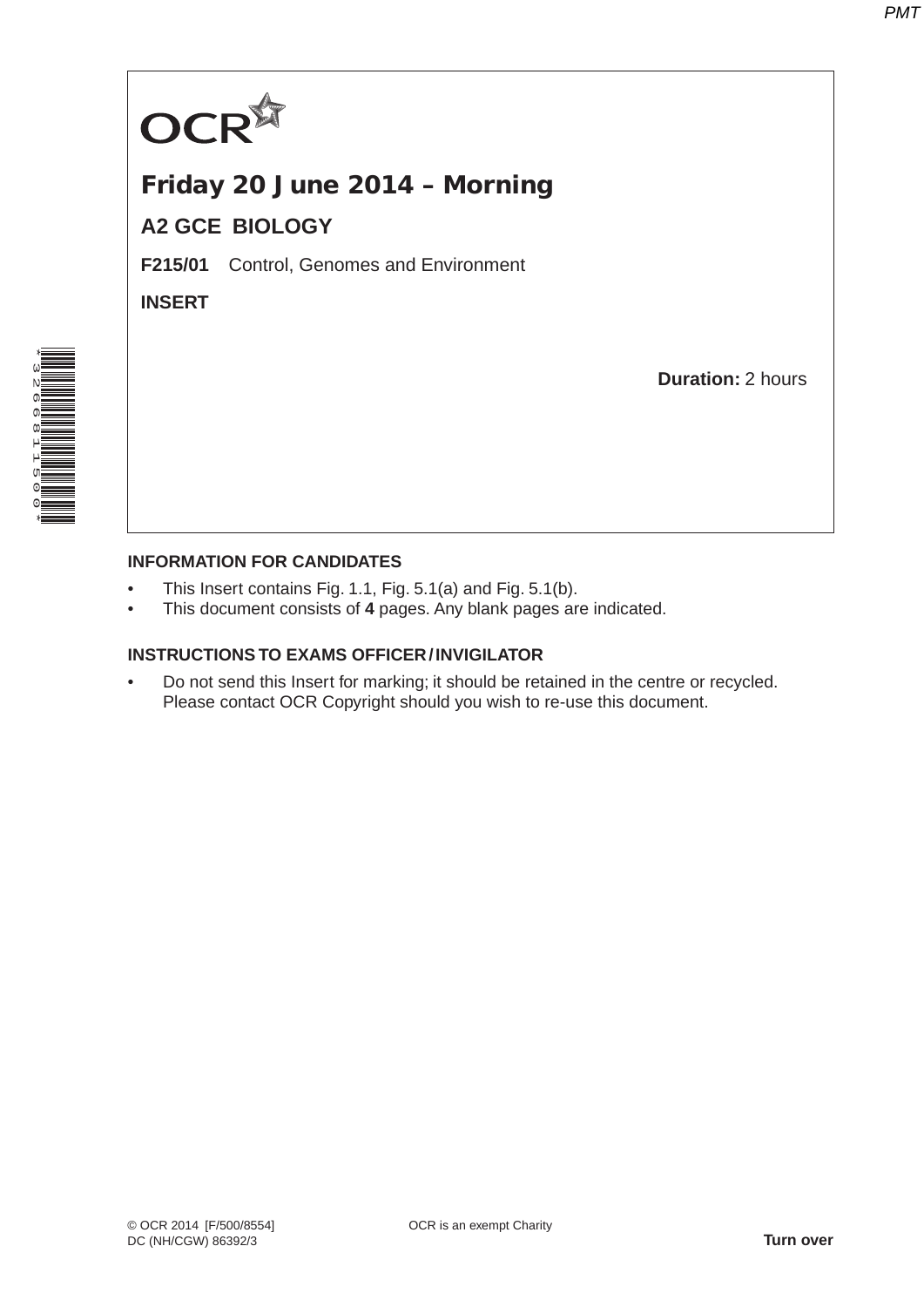*PMT*





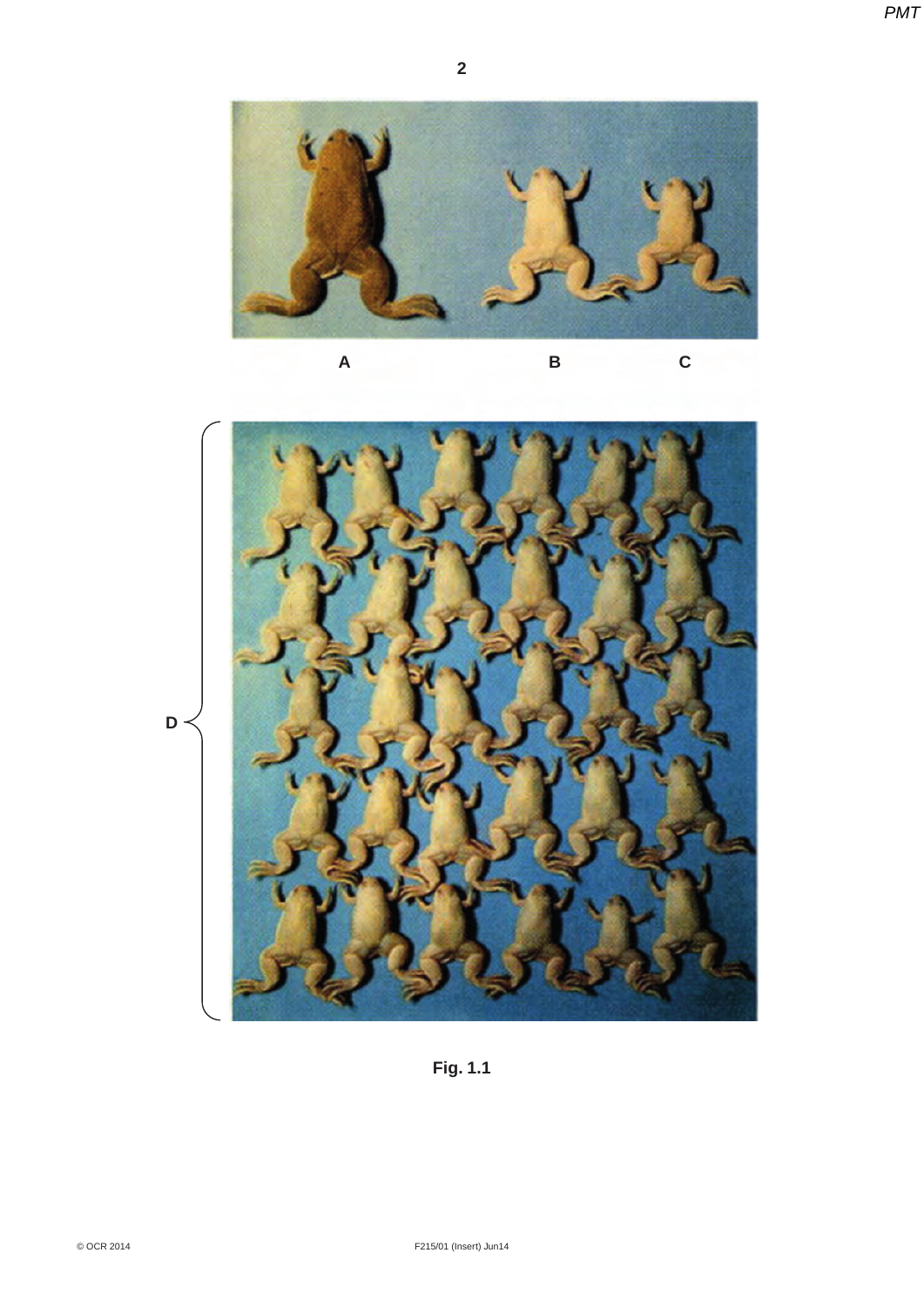*PMT*



**Fig. 5.1(a)**





<sup>©</sup> OCR 2014 F215/01 (Insert) Jun14